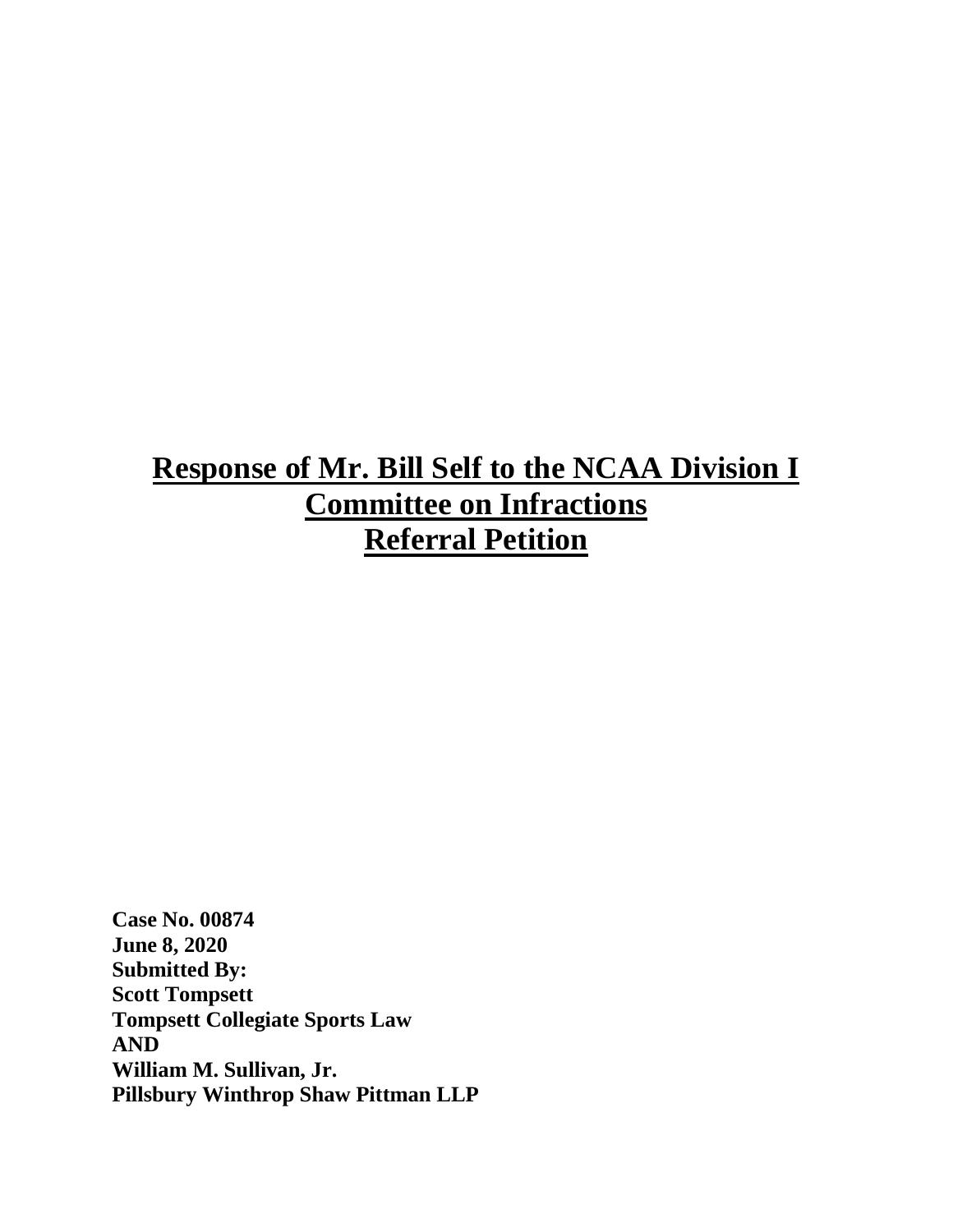This Response submitted on behalf of Mr. Bill Self addresses the NCAA Division I Committee on Infractions (COI) Referral Petition (Petition) requesting referral of this matter to the newlyestablished Independent Accountability Resolution Process (IARP). While Mr. Self hereby adopts and incorporates by reference herein the Response of the University of Kansas (KU or the University) to the Petition, he also submits that it is essential to recognize that NCAA governing principles emphasize the importance of fairness, equity and impartiality in both intercollegiate athletic competition, as well as in the application of the infractions process. The Petition fails these principles by including a preliminary ruling on an open and contested substantive issue, improperly criticizing a legitimate procedural challenge, wrongfully mischaracterizing Mr. Self's competing view of the evidentiary record as "adversarial posturing," and directing both him and KU into an adjudicative process that deprives them both of substantive appellate rights.

The Petition also does not fairly and accurately recount the case history and background, as noted in KU's Response. The COI repetitively but erroneously claims an "illicit recruiting scheme" existed while ignoring a jury verdict which established beyond a reasonable doubt that KU was defrauded, that neither Mr. Self nor any of his coaching staff had knowledge of any illicit benefits or payments, and that Adidas representatives hid such activities from KU and its coaching staff. Moreover, the Court itself also found that the Adidas representatives employed sophisticated conduct to conceal their illicit activities from KU, and that they were motivated by personal benefit in pursuing prospective student-athletes who might sign future endorsement contracts as professional athletes. Indeed, despite the fact that the jury verdict was premised upon the lack of knowledge of the actions of the Adidas representatives by anyone at KU, the enforcement staff nevertheless issued a baseless notice of allegations which itself does not, and cannot, include any claim of knowledge by anyone at KU of the illicit activities which the Adidas personnel successfully concealed.

As an initial dispositive point, because the Office of the Committee of Infractions (OCOI) assisted in the preparation of the Petition and would continue to participate in the processing of this case if it were to remain in the COI adjudicative process, the COI is unable to objectively and impartially adjudicate this case.

In addition to the procedural irregularities referenced above, the COI has also wrongfully attempted to intimidate Mr. Self for his decision to defend himself against unfounded allegations of wrongdoing. The Petition goes to great lengths to decry Mr. Self's response to the allegations. *See* Petition at 4-7 (Suggesting Mr. Self has not cooperated with the NCAA's investigation and admonishing Mr. Self for defending himself against the enforcement staff's allegations, for not accepting responsibility and for "adversarial posturing").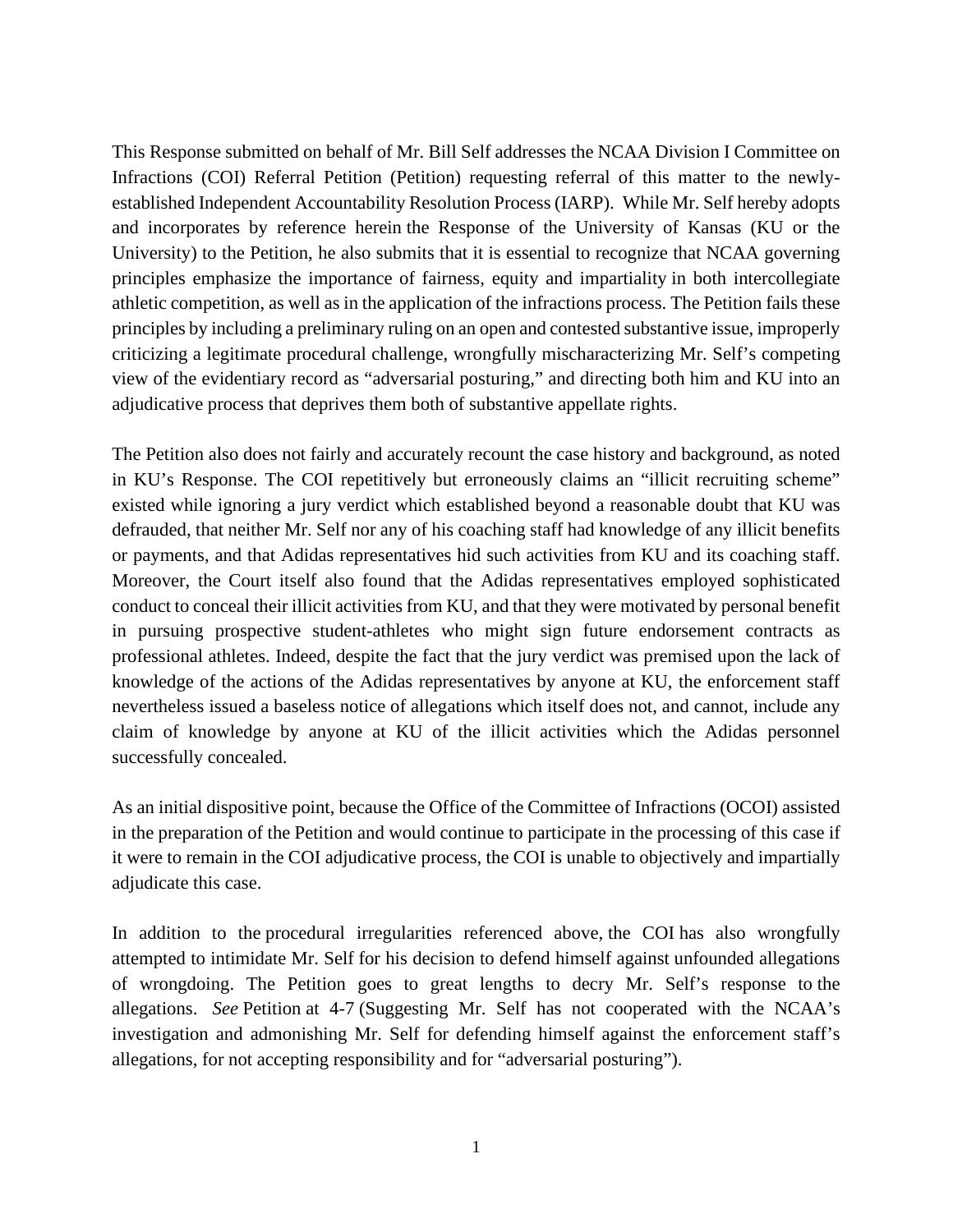Such a characterization is absurd on its face, and suggests that the COI does not promote a search for truth through a contested but fair fact-finding process, but rather demands full and complete acquiescence to any and all of the enforcement staff's allegations, however unfounded, as the only legitimate and sanctioned resolution process. Mr. Self cooperated fully and unconditionally with the enforcement staff's investigation by participating in multiple interviews totaling nearly ten hours. He and KU produced thousands of pages of documents to the enforcement staff. Mr. Self, with experienced counsel, spent well over one thousand (1000) hours carefully reviewing the enforcement staff's allegations, examining the investigative record, researching NCAA legislative and case precedent, and preparing a meritorious response to the allegations, which is detailed and supported by citations to both the factual record and precedential authority.

Mr. Self has responded and will continue to respond honorably, responsibly, and vigorously to the false allegations which groundlessly confront him. Contrary to the assertions by the COI in the Petition, there is no requirement, nor does the NCAA membership expect, that coaches accused of NCAA violations accept baseless allegations unconditionally when legitimate and substantial challenges to such allegations exist.

For the COI, prior to a hearing, to attempt to force parties into "accepting responsibility" for violations they robustly contest indicates a lack of neutrality that is alarming and should disqualify that body from adjudicating the case. Accordingly, Mr. Self believes the only option going forward is for the case to be referred to the Independent Accountability Resolution Process (IARP).

To preserve and protect the integrity of the process going forward, Mr. Self requests that the Petition not be shared in any way, shape or form with anyone in the IARP outside of the Infractions Referral Committee (IRC), and that Dr. Cartwright and any other members of the COI, OCOI staff or anyone else who assisted in any way with the preparation of the Petition be strictly prohibited from communicating with anyone in the IARP about this case. If such communications have already occurred, we respectfully ask that all details of the communications, i.e., who, when and what, be shared with us so Mr. Self may make an informed decision about how to proceed.

Finally, while Mr. Self understands that the IARP does not have an appeal process (contrary to the recommendation of the Commission on College Basketball), he has been compelled into the IARP as a result of the numerous infirmities in the COI process, as outlined above. Accordingly, Mr. Self does not waive his right to seek review of any decision by the Independent Resolution Panel (IRP) either within the NCAA framework, or by a court of law, should either a procedural error occur, or an unjust decision or penalty result which is unsupported by the evidentiary record.